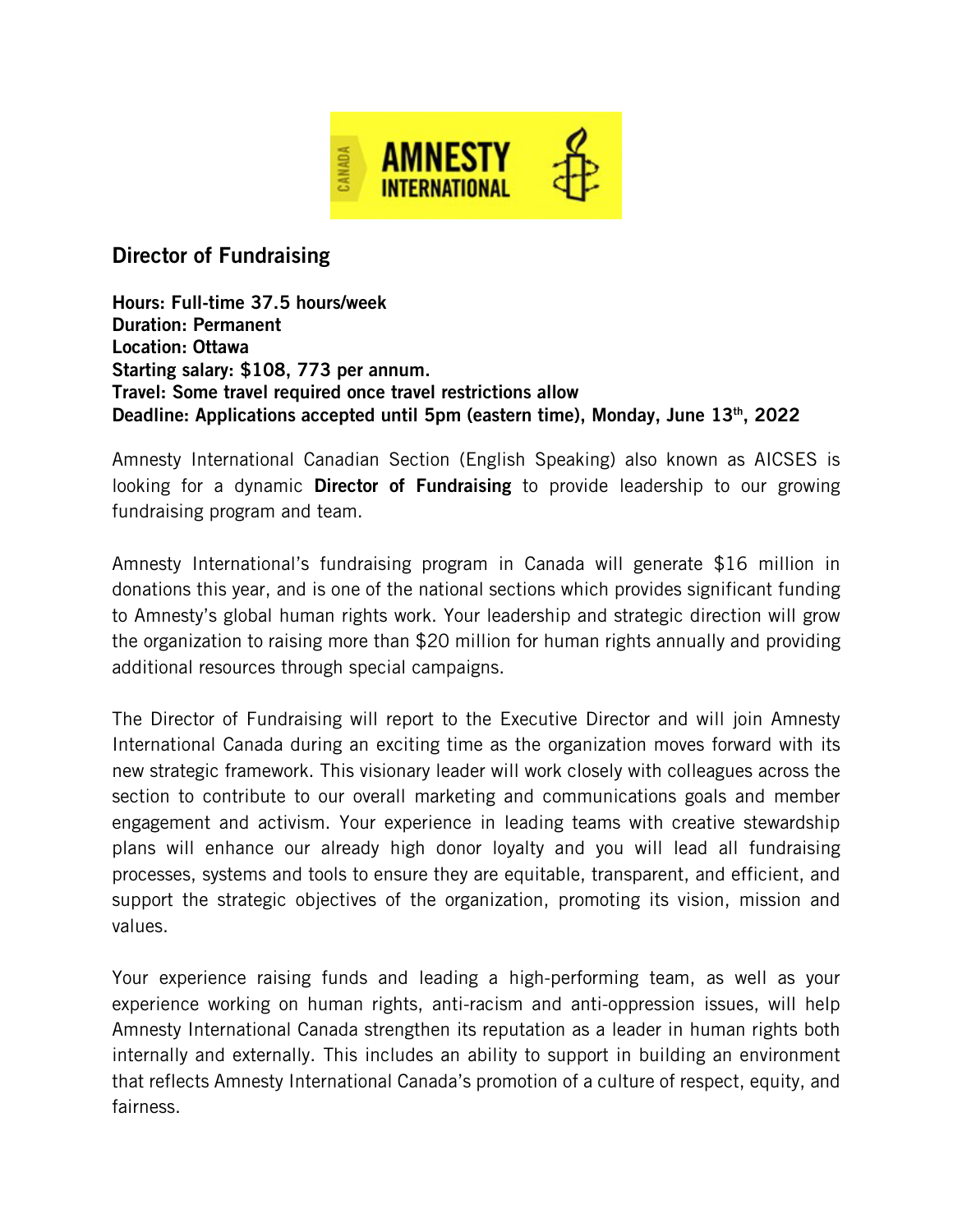#### WHAT YOU'LL DO

# Provide strategic leadership and direction for all aspects of the fundraising department

This includes, but is not limited to:

- Creation of annual plans and income & expenditure budgets for all fundraising channels and the overall program
- Creation of long-term strategic plans as needed (one will be drafted in 2022)
- Approve the selection of all vendors for the fundraising program and oversee the negotiation of service contracts; meet with vendors as needed
- Working with specific fundraising channels, set key performance indicators and benchmarks that will be tracked and reported on throughout the year; provide quarterly evaluations and reports to the management team and board of directors and adapt the strategy as needed throughout the year
- Coordinate communications and marketing with other teams
- Outline donor stewardship best practices and work with individual teams and staff to implement annual stewardship plans.
- Contact individual donors as requested by fundraising staff (for complaints or sensitive conversations).

#### Lead the Fundraising management team

- Work collaboratively with the three fundraising managers (Monthly Giving & Data, Major Gifts & Mid-Level Giving and Manager of Annual Giving, Legacies & Member Services) to provide consistent, fair and equitable management of the fundraising staff and teams. As the manager of managers, your ability to coach and develop shared management skills is critical.
- Approve clear and manageable staff workplans, analyze and design job responsibilities, coordinate hiring and on-boarding of new staff, support staff in their work, annual performance reviews, addressing performance-related issues and providing coaching as needed
- Work with other managers and staff to identify training and development needs and opportunities
- Develop, resource and implement special projects (eg. the Burton Fund matching gift campaign)

## Donor portfolio

As the most senior leader in the fundraising program, the Director is expected to work with a portfolio of donors and prospects, providing stewardship contact points (calls, visits, mail) and making funding requests and thanking donors as appropriate.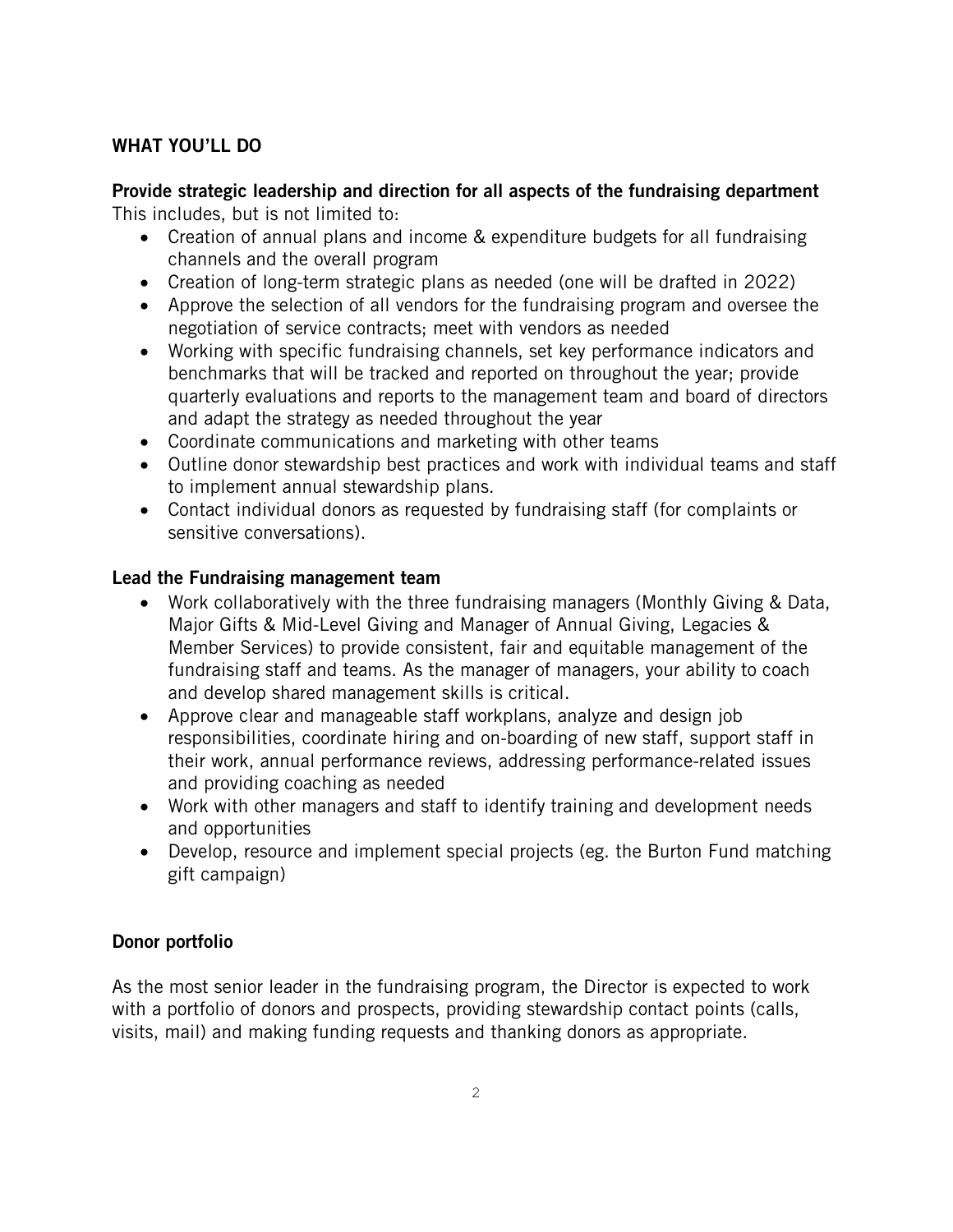#### Liaise with the International Fundraising program

- Participate in bi-monthly international Fundraising Director calls and annual meetings
- Participate in international joint projects (eg. Benefactor Project)
- Promote team participation in global and regional skill shares and other meetings

#### Participate in the management team of the organization

- Weekly meetings and project teams with other managers
- In collaboration with the Executive Director and the Director of Finance and Administration, adjust fundraising budgets (income & expenses) as needed.
- Attend Board of Directors meetings if requested by the Executive Director

## WHAT WE'RE LOOKING FOR IN A CANDIDATE

Amnesty International Canada is seeking an experienced fundraising leader who can contribute to the diversity of Amnesty's workforce and its inclusive, anti-racist and antioppressive practices. The successful candidate will have a strong background in leading fundraising teams and programs and in developing strategies that drive income growth, coaching individuals and teams, and viewing problems as opportunities for creative solutions and innovation.

#### SKILLS, EXPERIENCE & COMPETENCIES:

- Certified Fund Raising Executive credential (CFRE) desirable
- Minimum of 5 years of experience in a senior fundraising role
- 3-5 years of raising funds for organizations raising \$5 million +
- Demonstrated success in leading a high-performing team with ambitious targets
- Demonstrated ability to lead strategically and create long-term and annual fundraising plans to drive growth in terms of income and donor numbers
- Proven experience creating and tracking income budgets and developing investment budgets for fundraising expenses that maximize return on investment
- Excellent communication skills, ability to advise, effectively engage and influence a wide range of stakeholders
- Knowledge, training and experience in anti-racism, anti-oppression, anti-Black racism, discrimination, and decolonizing practices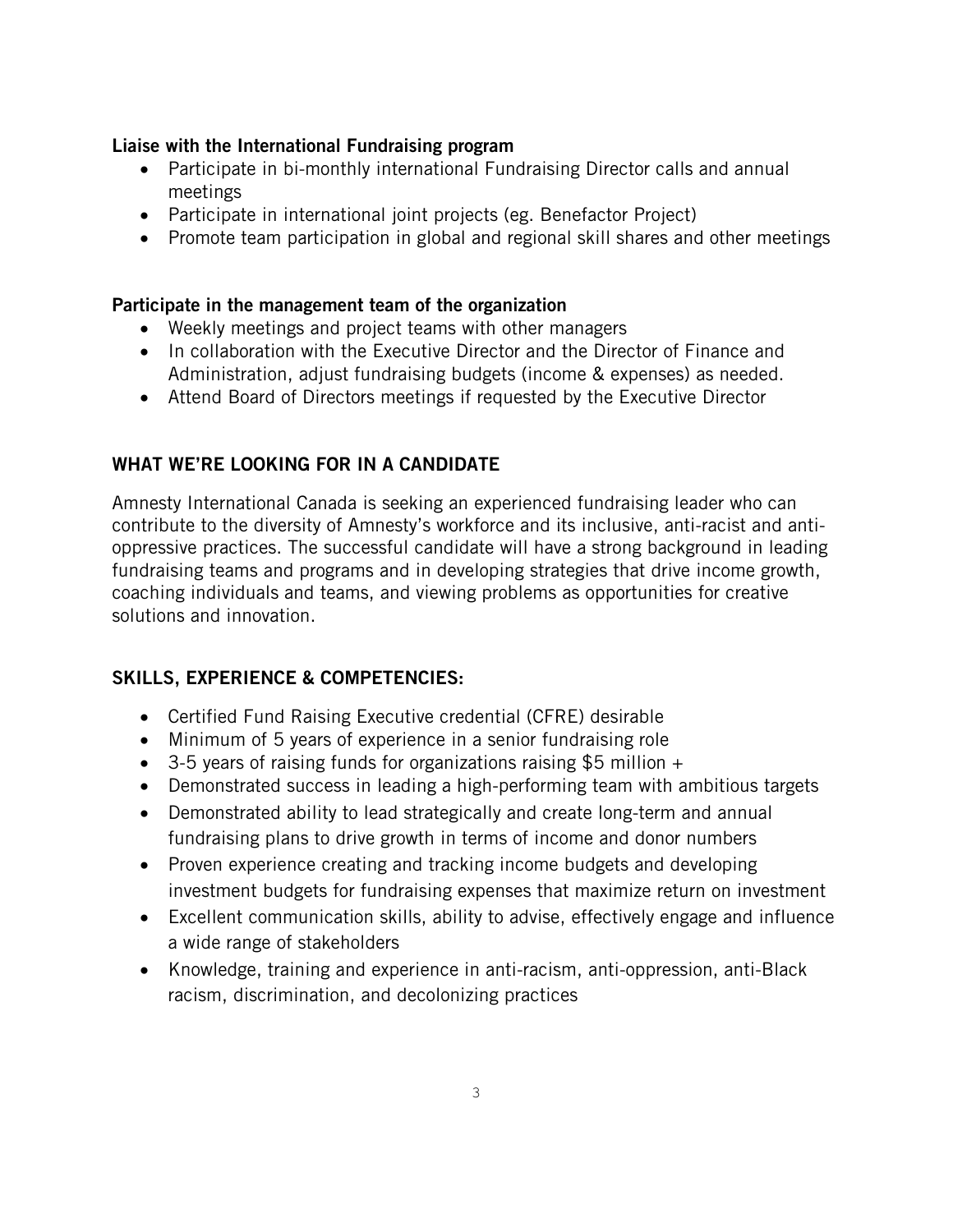- Demonstrated strong interpersonal skills and abilities including dealing constructively with conflict and the ability to work collaboratively and productively with team members
- Strong project management and organizational skills, and the ability to work under pressure, managing multiple priorities and tight deadlines
- Proven skills in problem-solving, consultation, and negotiating with staff at all levels as well as highly discreet in managing sensitive matters
- Proven ability to work successfully with a diverse population and in applying antiracism, anti-oppression, diversity, equity, and inclusion principles
- Proven commitment to self-development in the principles of anti-racism, antioppression, diversity, equity and inclusion
- Proven ability to apply an intersectional lens to your work to achieve antioppression in practice

## WHY WORK FOR AMNESTY INTERNATIONAL CANADA?

## ABOUT US

Amnesty International is a movement of 10 million ordinary people in more than 150 countries who come together to achieve extraordinary results in defending and promoting human rights. We get discriminatory laws changed and prisoners of conscience released. We've helped stop torture, commute death sentences and worked to end violence against women. We are in solidarity with Indigenous peoples demanding that their rights be respected.

## OUR COMMITMENT TO ANTI-RACISM, ANTI-OPPRESSION AND DIVERSITY, EQUITY AND INCLUSION

Amnesty International Canada is committed to employment equity, actively seeks diversity in the workplace, and welcomes and encourages applications from members of equity seeking groups including women, transgender, non-binary, and LGBTI individuals; First Nations, Metis, and Inuit individuals, persons with disabilities, and members of racialized and marginalized groups. We believe our work is stronger when it benefits from the experience, knowledge and wisdom of people who have faced systemic barriers, and encourage applications from qualified candidates who have lived experience as a member of historically underrepresented communities.

AIC values qualified candidates who bring skills that contribute to our anti-racist and antioppression transformational journey. At AIC, employees are expected to contribute to an inclusive environment and bring the knowledge, experience, and ability to incorporate anti